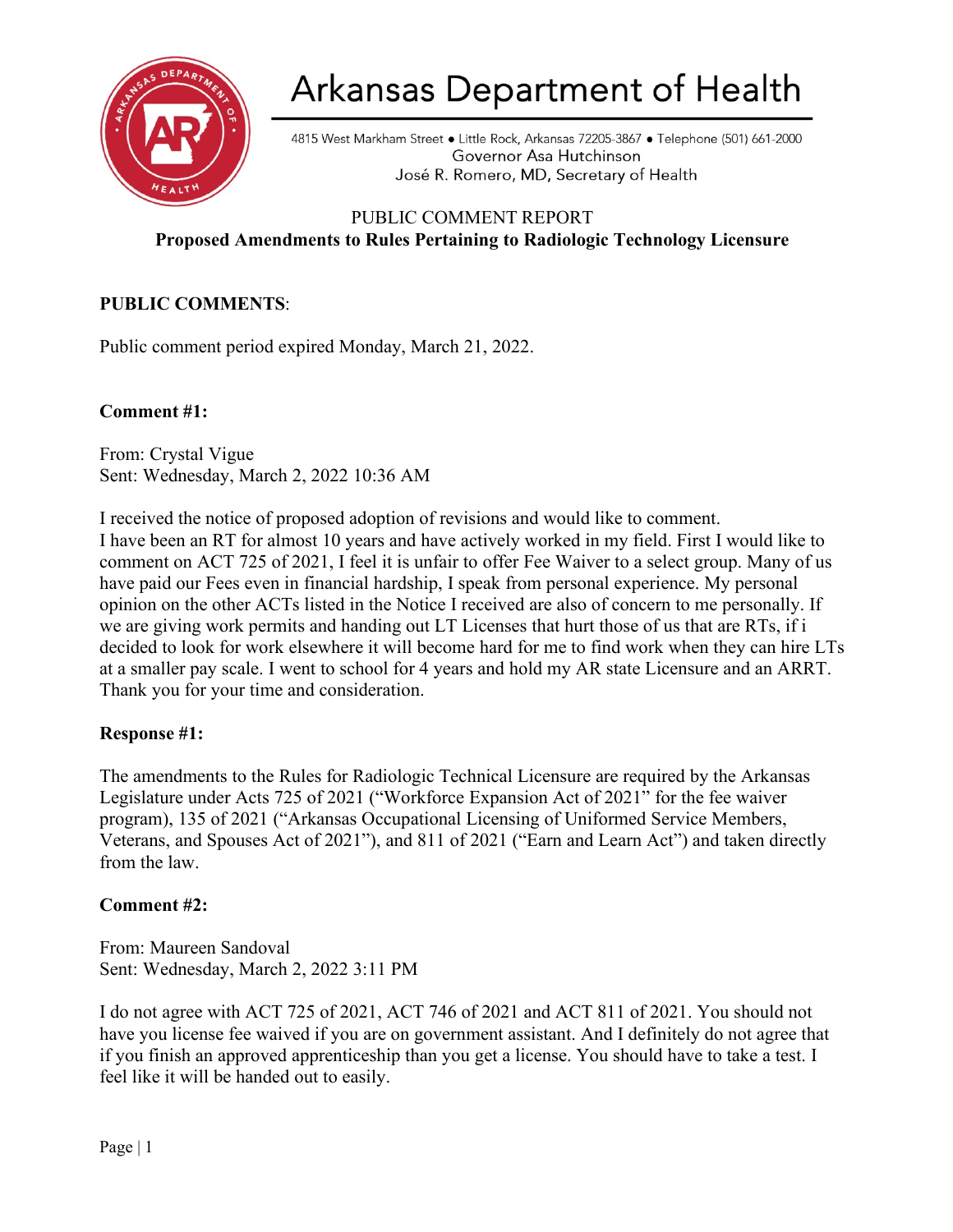

# Arkansas Department of Health

4815 West Markham Street . Little Rock, Arkansas 72205-3867 . Telephone (501) 661-2000 Governor Asa Hutchinson José R. Romero, MD, Secretary of Health

### **Response #2:**

The amendments to the Rules for Radiologic Technical Licensure are required by the Arkansas Legislature under Acts 725 of 2021 ("Workforce Expansion Act of 2021"), 746 of 2021 (granting licensure for persons with work permits), and 811 of 2021 ("Earn and Learn Act") and taken directly from the law.

Specifically, under Act 811 of 2021, once an individual completes an apprenticeship program that has been approved by the United States Office of Apprenticeship or the Arkansas Department of Workforce Services and the individual completes the other requirements (including examinations, fees, background checks, if applicable), then the individual is eligible for a license under the Rules.

## **Comment #3:**

From: Becky Roberts Sent: Monday, March 21, 2022 9:24 AM

### RE: ACT 811 of 2021

I think it would be beneficial to have licensees complete a radiologic apprenticeship program if they are to be licensed. I do not agree with someone being able to be limited licensed and falling under a physician's license only. The person needs to have proper training that a physician is normally not able to provide for them. Just because the state says a physician can do an X-ray does not mean they know how to position, set a good technic, and not overexpose patients. I think the state is more concerned with payments of licenses than the individual being knowledgeable about the field. I am old enough to remember when the state implemented the licensure for us. At the time. I recall it was supposed to be for our job security and to have people that are educationally trained performing X-rays, but it has turned into an avenue for revenue for the state. In the real world, there are individuals that should not be performing X-rays because they are not trained appropriately but have a "license". This is especially true at clinical sites. Bone Densitometry is another example of this. Employers just want a body to do the exams and generally do not care if someone actually knows the appropriate way of performing the exams or has any training. Bone Density is very precise and should be performed according to ISCD protocols but yet almost anyone can do these according to the state. This lack of training with a limited license also interferes with our job security as RT's.

## **Response #3:**

The amendments to the Rules for Radiologic Technical Licensure are required by the Arkansas Legislature under Acts 725 of 2021 ("Workforce Expansion Act of 2021"), 746 of 2021 (granting licensure for persons with work permits), and 811 of 2021 ("Earn and Learn Act") and taken directly from the law.